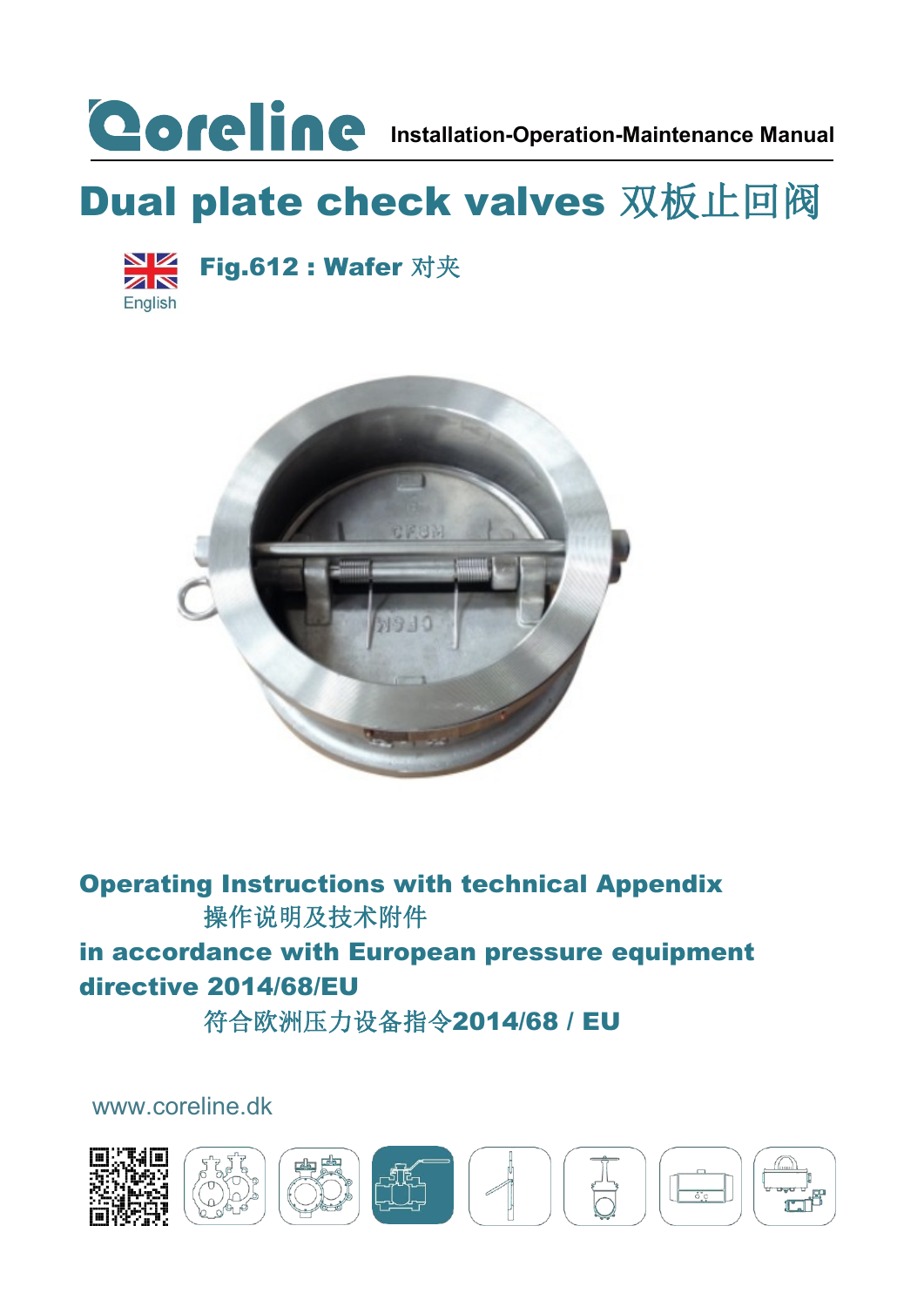# **COFCINC** Installation-Operation-Maintenance Manual

Check that the specifications on the identification plate, meets therequirements regarding pressure, temperature and media.

检查铭牌上的规格是否满足有关压力,温度和介质的要求。

The piping must have a straight line and the flanges has to be parallel. Furthermore there must be a distance between the flanges,corresponding to the face-to-face dimensions of the check valve. 管道必须是直线,法兰必须是平行的。此外,法兰之间必须有一定的距离,与止回阀的面对面尺寸相对  $\overline{\mathbf{w}}$ .

Visually inspect the Check Valve for any signs of damage including scratches,loose parts, broken parts or any other physical damage that may have occurred during shipment.

目视检查止回阀是否有任何损坏迹象,包括刮擦,松动的零件,损坏的零件或在运输过程中可能发生的 任何其他物理损坏。

Before installating, the piping has to be rinsed for dirt and remnants of welding material, to avoid damage on the valve. 安装前必须冲洗管道,清除污垢和焊接材料残留物,避免损坏阀门。

When ready to install, remove any preservatives with solvent dampened cloths.Remove any loose material and protective packing material.

准备安装时,请使用蘸有溶剂的布除去所有防腐剂。除去所有松散的材料和保护性包装材料。

The check valve shall be installed minimum 5 to 10 pipe diameters fromany turbulence producing devices (elbows, pumps, tees, expansions,reductions, and swages). 止回阀应该安装在距离产生涡流源的设备(弯头、泵、三通、膨胀、缩小和压模)至少5到10倍的管道直径 处。

Check that the flow direction is the same as the one indicated casting on valve body.确保流向和阀体上显示的铸件方向一致。

Permissible orientation is horizontal or vertical upward flow.

允许的方向是水平或垂直向上流动.

#### **Vertical Installation:**垂直安装:

lt is necessary to orientate the valve rib such that there is equal loading on the dual plates (Fig.1).Additional pressure drop should be expecteddue to the weight of the discs. 调整阀肋的方向是必要的,以使双板上的载荷相等(图1)。由于阀板的重量,应预期会有额外的压降。

#### **Not recommended:**不建议

ln this position, the valve rib is perpendicular to The incoming horizontal piping which creates an Unequal loading on the plates. 在此位置,阀轴垂直于进入的水平管道,这会在板上产生不均 匀的载荷。

注:Horizontal Flow 水平流向